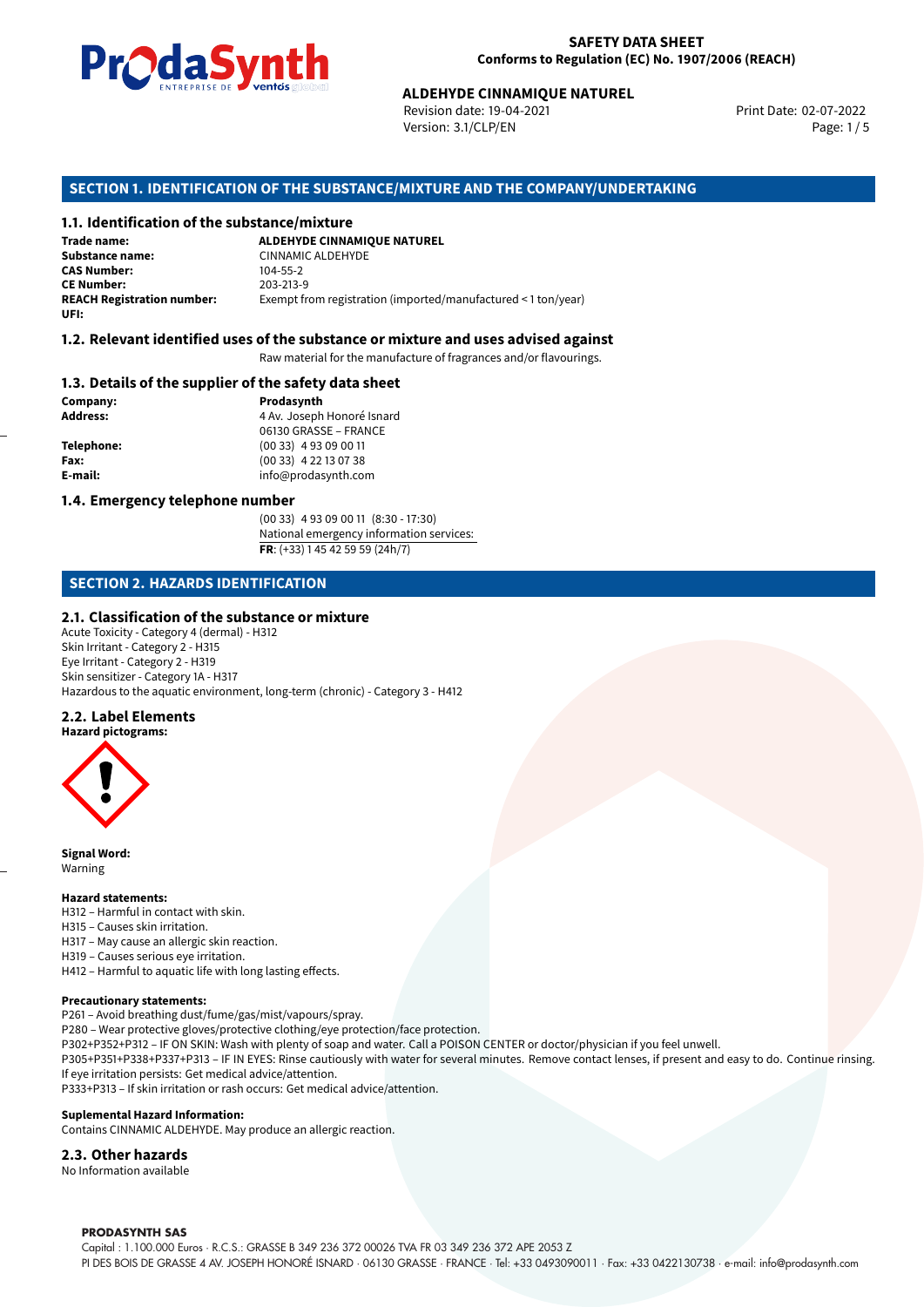

#### **SAFETY DATA SHEET Conforms to Regulation (EC) No. 1907/2006 (REACH)**

## **ALDEHYDE CINNAMIQUE NATUREL<br>
Revision date: 19-04-2021** Print Date: 02-07-2022

Revision date: 19-04-2021 Version: 3.1/CLP/EN Page: 2 / 5

#### **SECTION 3. COMPOSITION/INFORMATION ON INGREDIENTS**

#### **3.1. Substances**

| Chemical name: |  |
|----------------|--|
| CAS number:    |  |
| EC number:     |  |

CINNAMIC ALDEHYDE  $104 - 55 - 2$ 203-213-9

#### **Hazardous constituents:**

| <b>Chemical Name</b> | % (w/w)   | <b>CAS No</b><br><b>EC No</b> | Classification according to Regulation 1272/2008                                                                                |
|----------------------|-----------|-------------------------------|---------------------------------------------------------------------------------------------------------------------------------|
| CINNAMIC ALDEHYDE    | $\geq$ 50 | 104-55-2<br>203-213-9         | Acute Tox. 4 (dermal) - H312<br>Skin Irrit. 2 - H315<br>Eye Irrit. 2 - H319<br>Skin Sens. 1A - H317<br>Aquatic Chronic 3 - H412 |

[See the full text of the hazard statements in section 16.](#page-4-0)

#### **3.2. Mixtures**

Not applicable.

#### **SECTION 4. FIRST-AID MEASURES**

#### **4.1. Description of necessary first aid measures**

| Ingestion:    | Rinse mouth with water.                                                                                                                              |
|---------------|------------------------------------------------------------------------------------------------------------------------------------------------------|
|               | Obtain medical advice.                                                                                                                               |
|               | Keep at rest. Do not induce vomiting.                                                                                                                |
| Eye contact:  | In case of contact with eyes, rinse immediately with plenty of water for at least 15 minutes and seek medical advice.                                |
| Inhalation:   | Remove person to fresh air and keep at rest.<br>Seek immediate medical advice.                                                                       |
| Skin contact: | Take off immediately all contaminated clothing.<br>Thoroughly wash affected skin with soap and water.<br>Seek medical attention if symptoms persist. |

#### **4.2. Most important symptoms and effects, both acute and delayed**

No information available.

#### **4.3. Indication of any immediate medical attention and special treatment needed** No information available.

**SECTION 5. FIRE-FIGHTING MEASURES**

#### **5.1. Extinguishing Media**

Water spray, carbon dioxide, dry chemical powder or appropriate foam. For safety reasons do not use full water jet.

#### **5.2. Special hazards arising from the substance or mixture**

Known or Anticipated Hazardous Products of Combustion: Emits toxic fumes under fire conditions.

#### **5.3. Advice for firefighters**

High temperatures can lead to high pressures inside closed containers. Avoid inhalation of vapors that are created. Use appropriate respiratory protection. Do not allow spillage of fire to be poured into drains or watercourses. Wear self-contained breathing apparatus and protective clothing.

#### **SECTION 6. ACCIDENTAL RELEASE MEASURES**

#### **6.1. Personal precautions, protective equipment and emergency procedures**

Evacuate surronding areas. Ensure adequate ventilation. Keep unnecessary and unprotected personnel from entering. Do not breathe vapor/spray. Avoid contact with skin and eyes. Information regarding personal protective measures: see section 8.

#### **6.2. Environmental precautions**

To avoid possible contamination of the environment, do not discharge into any drains, surface waters or groundwaters.

#### **PRODASYNTH SAS**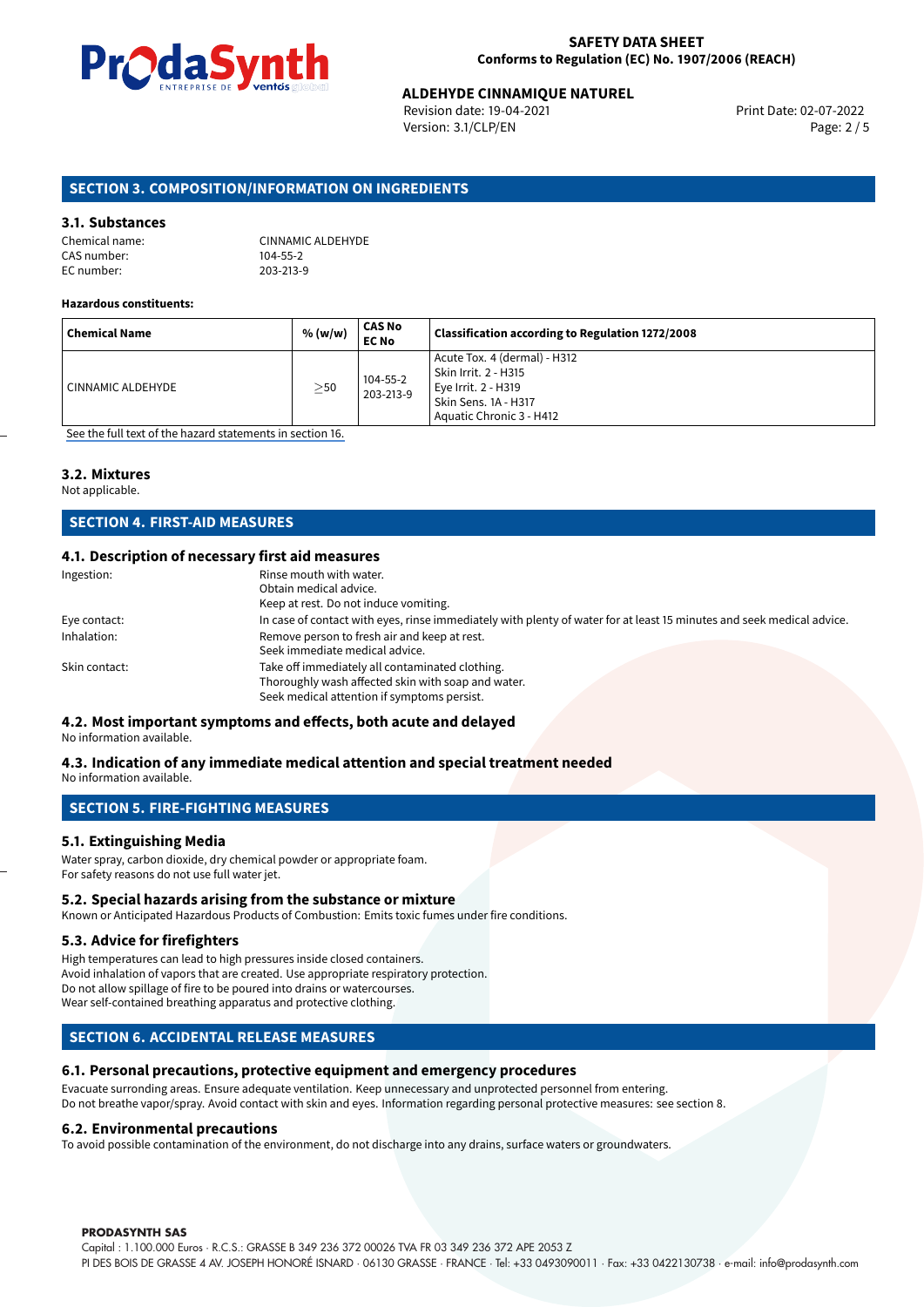

## **ALDEHYDE CINNAMIQUE NATUREL<br>
Revision date: 19-04-2021** Print Date: 02-07-2022

Revision date: 19-04-2021 Version: 3.1/CLP/EN Page: 3 / 5

#### **6.3. Methods and materials for containment and cleaning up**

Cover with an inert, inorganic, non-combustible absorbent material (e.g. dry-lime, sand, soda ash). Place in covered containers using non-sparking tools and transport outdoors. Avoid open flames or sources of ignition (e.g. pilot lights on gas hot water heater). Ventilate area and wash spill site after material pickup is complete.

#### **6.4. Reference to other sections**

Information regarding exposure controls, personal protection and disposal considerations can be found in sections 8 and 13.

#### **SECTION 7. HANDLING AND STORAGE**

#### **7.1. Precautions for safe handling**

Do not store or handle this material near food or drinking water. Do not smoke. Avoid contact with the eyes, skin and clothing. Wear protective clothing and use glasses. Observe the rules of safety and hygiene at work. Keep in the original container or an alternative made from a compatible material.

#### **7.2. Conditions for safe storage, including any incompatibilities**

Store in tightly closed and preferably full containers in a cool, dry and ventilated area, protected from light. Keep away from sources of ignition (e.g. hot surfaces, sparks, flame and static discharges). Keep away from incompatible materials (see section 10).

#### **7.3. Specific end use(s)**

No information available.

#### **SECTION 8. EXPOSURE CONTROLS AND PERSONAL PROTECTION**

#### **8.1. Control parameters**

Components with occupational exposure limits: None known.

#### **8.2. Exposure controls**

| Appropriate engineering controls: | Measures should be taken to prevent materials from being splashed into the body.                                                            |  |  |  |  |
|-----------------------------------|---------------------------------------------------------------------------------------------------------------------------------------------|--|--|--|--|
|                                   | Provide adequate ventilation, according to the conditions of use. Use a mechanical exhaust if required.                                     |  |  |  |  |
| Eye/Face protection:              | Chemical safety goggles are recommended. Wash contaminated goggles before reuse.                                                            |  |  |  |  |
| Hand Protection:                  | Chemical-resistant gloves are recommended. Wash contaminated gloves before reuse.                                                           |  |  |  |  |
| Body protection:                  | Personal protective equipment for the body should be selected based on the task being performed and the risks<br>involved.                  |  |  |  |  |
| Respiratory Protection:           | In case of insufficient ventilation, use suitable respiratory equipment.                                                                    |  |  |  |  |
| Environmental exposure controls:  | Emissions from ventilation or process equipment should be checked to ensure they comply with environmental<br>protection legislation.       |  |  |  |  |
|                                   | In some cases, filters or engineering modifications to the process equipment will be necessary to reduce emissions to<br>acceptable levels. |  |  |  |  |
|                                   |                                                                                                                                             |  |  |  |  |

#### **SECTION 9. PHYSICAL AND CHEMICAL PROPERTIES**

#### **9.1. Information on basic physical and chemical properties**

| Appearance:                         | Liquid                                      |
|-------------------------------------|---------------------------------------------|
| Colour:                             | Conforms to standard                        |
| Odour:                              | Conforms to standard                        |
| Odour theshold:                     | Not determined                              |
| pH:                                 | Not determined                              |
| Melting point/freezing point:       | ca. -8                                      |
| Boling point/boiling range (°C):    | $248^{\circ}$ C                             |
| Flash point:                        | 93 $^{\circ}$ C                             |
| Evaporation rate:                   | Not determined                              |
| Flammability:                       | Not determined                              |
| Lower flammability/Explosive limit: | Not determined                              |
| Upper flammability/Explosive limit: | Not determined                              |
| Vapour pressure:                    | Not determined                              |
| Vapour Density:                     | Not determined                              |
| Density:                            | $1,05-1,065$ g/mL (20 <sup>o</sup> C)       |
| Relative density:                   | $1,05-1,065(20^{\circ}C)$                   |
| Water solubility:                   | NON MISCIBLE IN WATER - MISCIBLE IN ALCOHOL |
| Solubility in other solvents:       | SOLUBLE IN ETHANOL                          |

#### **PRODASYNTH SAS**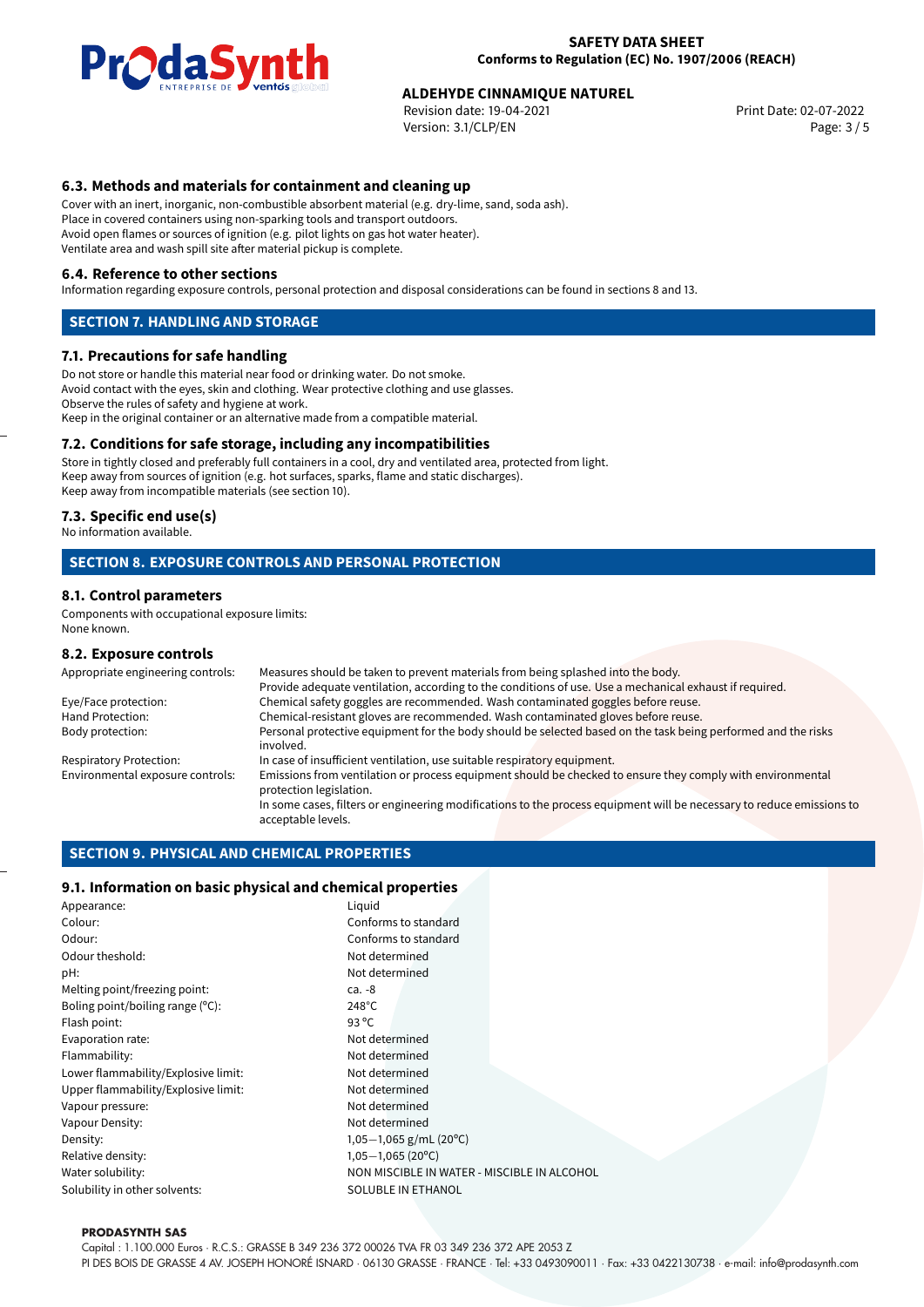

## **ALDEHYDE CINNAMIQUE NATUREL<br>
Revision date: 19-04-2021** Print Date: 02-07-2022

Revision date: 19-04-2021 Version: 3.1/CLP/EN Page: 4 / 5

- Partition coefficient n-octanol/water: Not determined Auto-ignition temperature: Not determined Decomposition temperature: Not determined Viscosity, dynamic: Not determined Viscosity, kinematic: Not determined Explosive properties: Not determined Oxidising properties: Not determined
	-

#### **9.2. Additional information**

No information available.

#### **SECTION 10. STABILITY AND REACTIVITY**

#### **10.1. Reactivity**

No hazardous reactions if stored and handled as prescribed/indicated.

#### **10.2. Chemical stability**

The product is stable if stored and handled as prescribed/indicated.

#### **10.3. Possibility of hazardous reactions**

No hazardous reactions if stored and handled as prescribed/indicated.

#### **10.4. Conditions to Avoid**

Conditions to Avoid: Excessive heat, flame or other ignition sources.

#### **10.5. Incompatible materials**

Avoid contact with strong acids and bases and oxidizing agents.

#### **10.6. Hazardous decomposition products**

During combustion may form carbon monoxide and unidentified organic compounds.

#### **SECTION 11. TOXICOLOGICAL INFORMATION**

#### **11.1. Information on toxicological effects**

| <b>Acute toxicity</b>             | Harmful in contact with skin.                                             |  |  |
|-----------------------------------|---------------------------------------------------------------------------|--|--|
| <b>Skin corrosion/irritation</b>  | Causes skin irritation.                                                   |  |  |
| Serious eye damage/irritation     | Causes serious eye irritation.                                            |  |  |
| Respiratory or skin sensitisation | May cause an allergic skin reaction.                                      |  |  |
| <b>Germ cell mutagenicity</b>     | Based on the data available, the criteria for classification are not met. |  |  |
| Carcinogenicity                   | Based on the data available, the criteria for classification are not met. |  |  |
| <b>Reproductive toxicity</b>      | Based on the data available, the criteria for classification are not met. |  |  |
| <b>STOT-single exposure</b>       | Based on the data available, the criteria for classification are not met. |  |  |
| <b>STOT-repeated exposure</b>     | Based on the data available, the criteria for classification are not met. |  |  |
| <b>Aspiration hazard</b>          | Based on the data available, the criteria for classification are not met. |  |  |

#### **SECTION 12. ECOLOGICAL INFORMATION**

#### **12.1. Toxicity**

**Assessment:**

Harmful to aquatic life with long lasting effects. **Experimental/calculated data:** No information available.

#### **12.2. Degradability**

No information available.

#### **12.3. Bioaccumulative potential**

No information available.

#### **12.4. Soil mobility**

No information available.

#### **12.5. Results of PBT and vPvB assessment**

No information available.

#### **PRODASYNTH SAS**